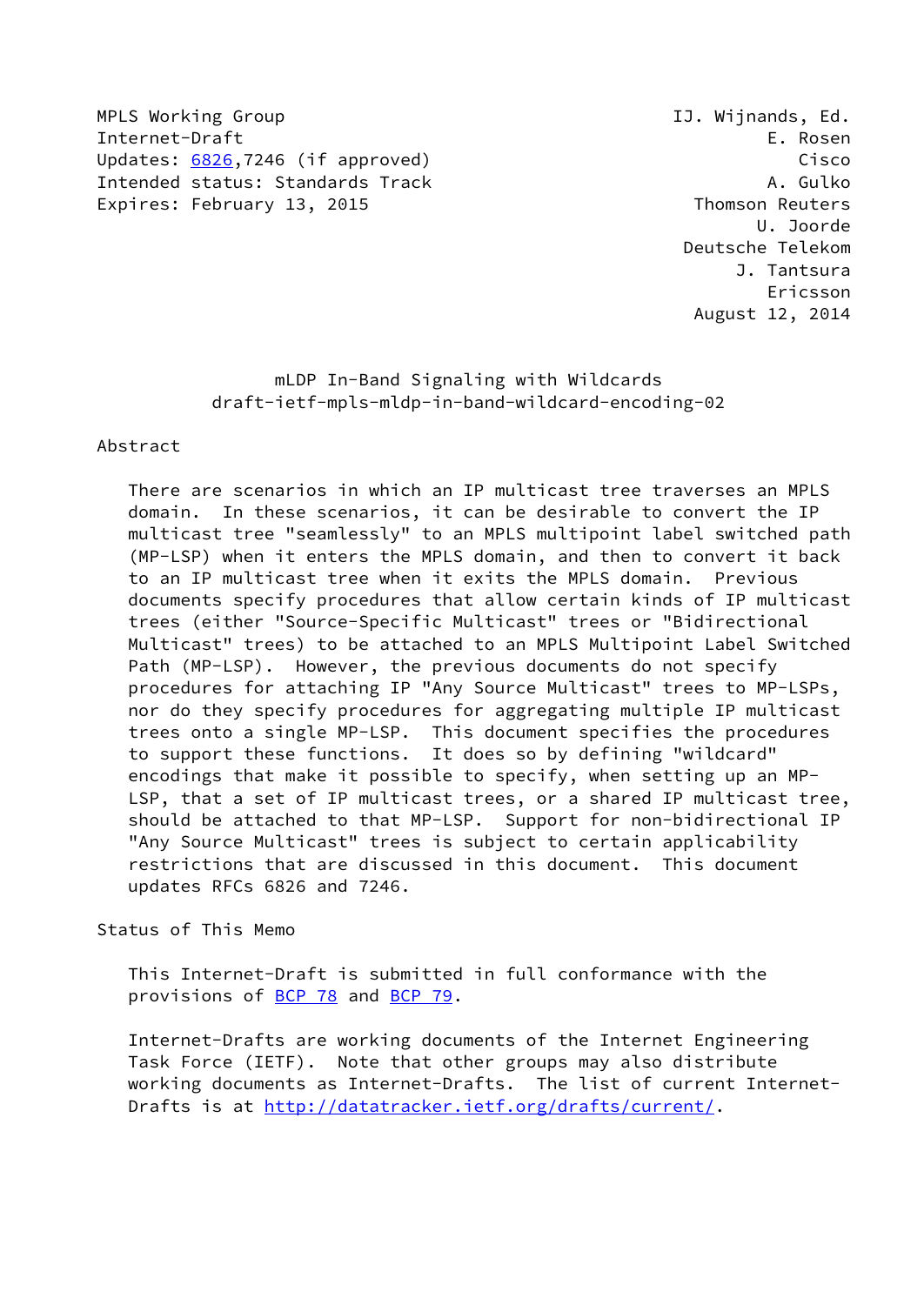Internet-Draft mLDP In-Band Signaling with Wildcards August 2014

 Internet-Drafts are draft documents valid for a maximum of six months and may be updated, replaced, or obsoleted by other documents at any time. It is inappropriate to use Internet-Drafts as reference material or to cite them other than as "work in progress."

This Internet-Draft will expire on February 13, 2015.

Copyright Notice

 Copyright (c) 2014 IETF Trust and the persons identified as the document authors. All rights reserved.

This document is subject to [BCP 78](https://datatracker.ietf.org/doc/pdf/bcp78) and the IETF Trust's Legal Provisions Relating to IETF Documents [\(http://trustee.ietf.org/license-info](http://trustee.ietf.org/license-info)) in effect on the date of publication of this document. Please review these documents carefully, as they describe your rights and restrictions with respect to this document. Code Components extracted from this document must include Simplified BSD License text as described in Section 4.e of the Trust Legal Provisions and are provided without warranty as described in the Simplified BSD License.

Table of Contents

| Introduction $\cdots$ , $\cdots$ , $\cdots$ , $\cdots$ , $\cdots$ , $\cdots$ , $\cdots$ , $\cdots$ , $\cdots$ , $\cdots$ , $\cdots$ , $\cdots$ , $\cdots$ , $\cdots$ , $\cdots$ , $\cdots$ , $\cdots$ , $\cdots$ , $\cdots$ , $\cdots$ , $\cdots$ , $\cdots$ , $\cdots$ , $\cdots$ , $\cdots$ , $\cdots$ , $\cdots$ , $\cdots$ , $\cdots$ , $\cdots$ | $\overline{3}$  |
|------------------------------------------------------------------------------------------------------------------------------------------------------------------------------------------------------------------------------------------------------------------------------------------------------------------------------------------------------|-----------------|
| Terminology and Definitions<br>2.                                                                                                                                                                                                                                                                                                                    | $\overline{5}$  |
| Wildcards in mLDP Opaque Value TLVs<br>3.                                                                                                                                                                                                                                                                                                            | 6               |
| Encoding the Wildcards<br>3.1.                                                                                                                                                                                                                                                                                                                       | $\mathbf{I}$    |
| 3.2.                                                                                                                                                                                                                                                                                                                                                 | $\mathbf{I}$    |
| 3.3. Backwards Compatibility                                                                                                                                                                                                                                                                                                                         | $\underline{8}$ |
| Applicability Restrictions with regard to ASM $\ldots$<br>3.4.                                                                                                                                                                                                                                                                                       | 8               |
|                                                                                                                                                                                                                                                                                                                                                      | 9               |
| PIM shared tree forwarding<br>4.1.                                                                                                                                                                                                                                                                                                                   | 9               |
|                                                                                                                                                                                                                                                                                                                                                      | 10              |
| 4.3. Selective Source mapping                                                                                                                                                                                                                                                                                                                        | 10              |
| Procedures for Wildcard Source Usage<br>5.                                                                                                                                                                                                                                                                                                           | 11              |
| Procedures for Wildcard Group Usage<br>6.                                                                                                                                                                                                                                                                                                            | 12              |
| Determining the MP-LSP Root (Ingress LSR) $\cdots$<br>7.                                                                                                                                                                                                                                                                                             | 12              |
| 8.                                                                                                                                                                                                                                                                                                                                                   | 13              |
| 9.                                                                                                                                                                                                                                                                                                                                                   | 13              |
| 10.                                                                                                                                                                                                                                                                                                                                                  |                 |
|                                                                                                                                                                                                                                                                                                                                                      |                 |
| 12. References                                                                                                                                                                                                                                                                                                                                       |                 |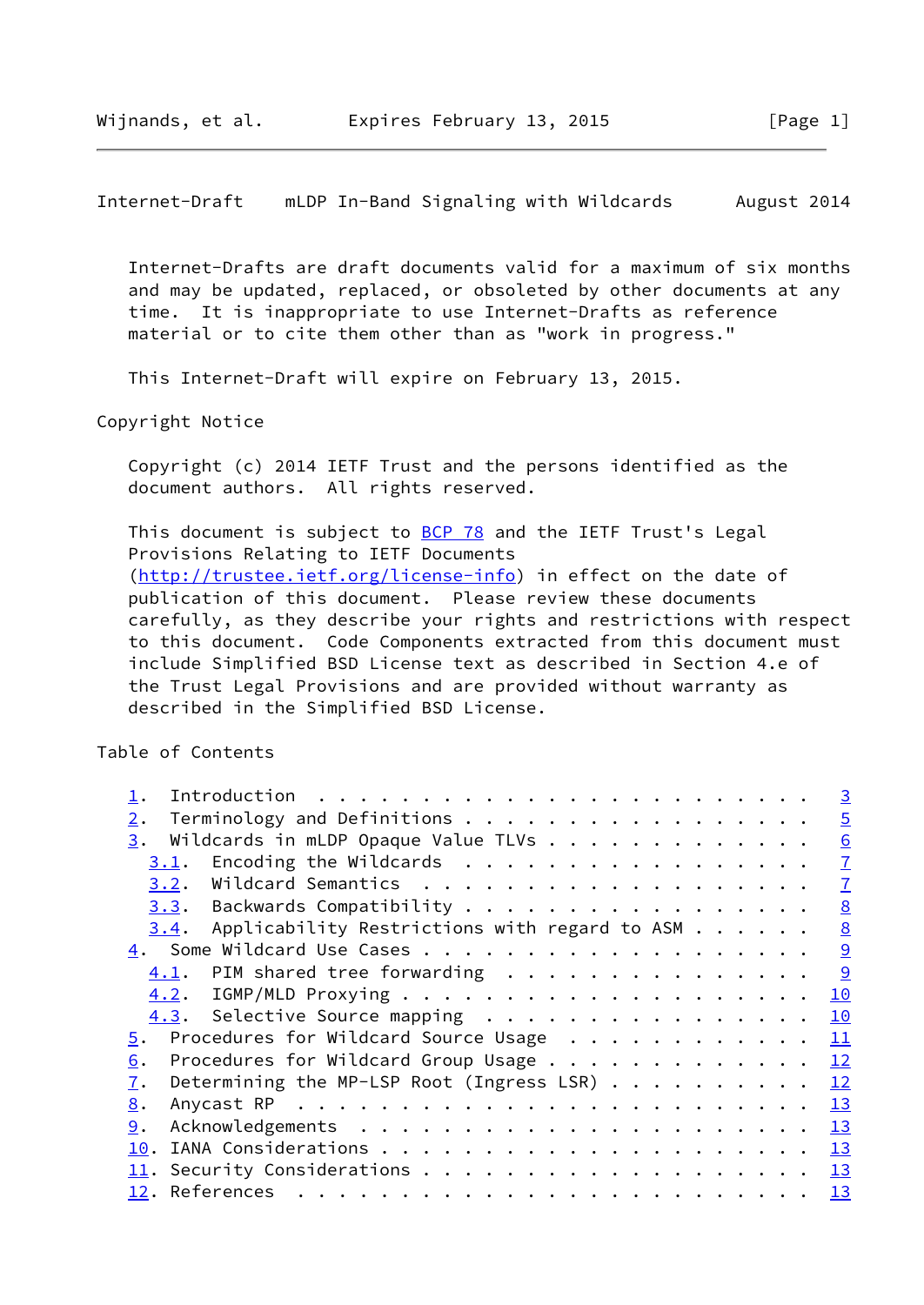| 12.1. Normative References 13   |  |  |  |  |  |  |  |  |  |
|---------------------------------|--|--|--|--|--|--|--|--|--|
| 12.2. Informative References 14 |  |  |  |  |  |  |  |  |  |
|                                 |  |  |  |  |  |  |  |  |  |

| Wijnands, et al. | Expires February 13, 2015 | [Page 2] |
|------------------|---------------------------|----------|
|------------------|---------------------------|----------|

<span id="page-2-1"></span>Internet-Draft mLDP In-Band Signaling with Wildcards August 2014

#### <span id="page-2-0"></span>[1](#page-2-0). Introduction

[RFC6826] and [[RFC7246](https://datatracker.ietf.org/doc/pdf/rfc7246)] specify procedures for mLDP ("Multicast Extensions to the Label Distribution Protocol") that allow an IP multicast tree (either a "Source-Specific Multicast" tree or a "Bidirectional multicast" tree) to be attached "seamlessly" to an MPLS Multipoint Label Switched Path (MP-LSP). This can be useful, for example, when there is multicast data that originates in a domain that supports IP multicast, then has to be forwarded across a domain that supports MPLS multicast, then has to forwarded across another domain that supports IP multicast. By attaching an IP multicast tree to an MP-LSP, data that is traveling along the IP multicast tree can be moved seamlessly to the MP-LSP when it enters the MPLS multicast domain. The data then travels along the MP-LSP through the MPLS domain. When the data reaches the boundary of the MPLS domain, it can be moved seamlessly to an IP multicast tree. This ability to attach IP multicast trees to MPLS MP-LSPs can be useful in either VPN context or global context.

 In mLDP, every MP-LSP is identified by the combination of a "root node" (or "Ingress LSR") and an "Opaque Value" that, in the context of the root node, uniquely identifies the MP-LSP. These are encoded into an mLDP "FEC Element". To set up an MP-LSP, the Egress LSRs originate mLDP control messages containing the FEC element. A given FEC Element value identifies a single MP-LSP, and is passed upstream from the Egress LSRs, through the intermediate LSRs, to the Ingress LSR.

 In IP multicast, a multicast tree is identified by the combination of an IP source address ("S") and an IP group address ("G"), usually written as "(S,G)". A tree carrying traffic of multiple sources is identified by its group address, and the identifier is written as  $"$  (  $*$  ,  $G)$  ".

When an MP-LSP is being set up, the procedures of [[RFC6826](https://datatracker.ietf.org/doc/pdf/rfc6826)] and [\[RFC7246](https://datatracker.ietf.org/doc/pdf/rfc7246)], known as "mLDP In-Band Signaling", allow the Egress LSRs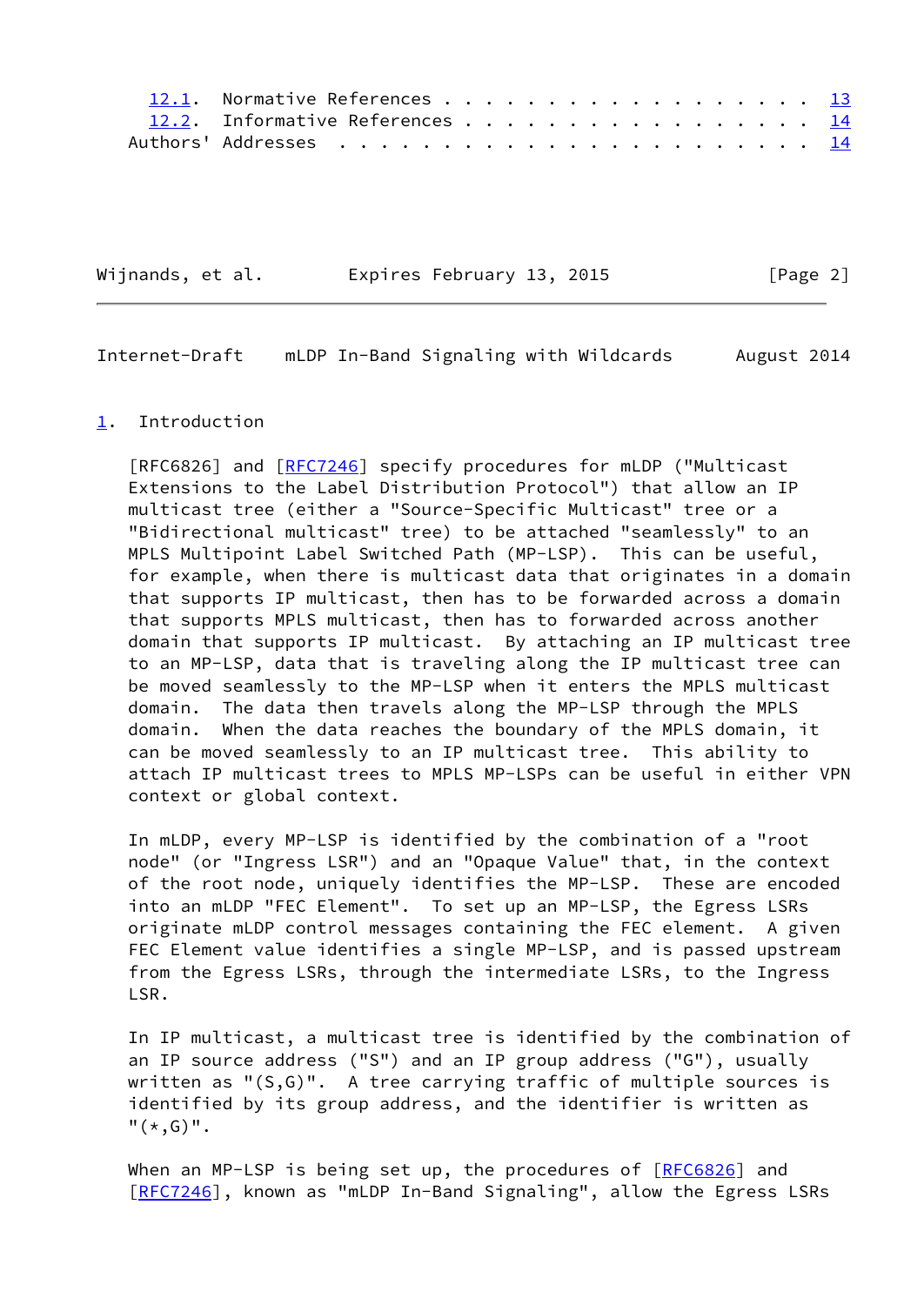of the MP-LSP to encode the identifier of an IP multicast tree in the "Opaque Value" field of the mLDP FEC Element that identifies the MP- LSP. Only the Egress and Ingress LSRs are aware that the mLDP FEC Elements contain encodings of the IP multicast tree identifier; intermediate nodes along the MP-LSP do not take any account of the internal structure of the FEC Element's Opaque Value, and the internal structure of the Opaque Value does not affect the operation of mLDP. By using mLDP In-Band Signaling, the Egress LSRs of an MP- LSP inform the Ingress LSR that they expect traffic of the identified IP multicast tree (and only that traffic) to be carried on the MP- LSP. That is, mLDP In-Band Signaling not only sets up the MP-LSP, it also binds a given IP multicast tree to the MP-LSP.

Wijnands, et al. Expires February 13, 2015 [Page 3]

Internet-Draft mLDP In-Band Signaling with Wildcards August 2014

If multicast is being done in a VPN context  $[REC7246]$ , the mLDP FEC elements also contain a "Route Distinguisher" (RD) (see [\[RFC7246](https://datatracker.ietf.org/doc/pdf/rfc7246)]), as the IP multicast trees are identified not merely by " $(S, G)$ " but by "(RD,S,G)". The procedures of this document are also applicable in this case. Of course, when an Ingress LSR processes an In-Band Signaling Opaque Value that contains an RD, it does so in the context of the VPN associated with that RD.

 If mLDP In-Band Signaling is not used, some other protocol must be used to bind an IP multicast tree to the MP-LSP, and this requires additional communication mechanisms between the Ingress LSR and the Egress LSRs of the MP-LSP. The purpose of mLDP In-Band Signaling is to eliminate the need for these other protocols.

When following the procedures of  $[REC6826]$  and  $[REC7246]$  for non bidirectional trees, the Opaque Value has an IP Source Address (S) and an IP Group Address (G) encoded into it, thus enabling it to identify a particular IP multicast (S,G) tree. Only a single IP source-specific multicast tree (i.e., a single "(S,G)") can be identified in a given FEC element. As a result, a given MP-LSP can carry data from only a single IP source-specific multicast tree (i.e., a single "(S,G) tree"). However, there are scenarios in which it would be desirable to aggregate a number of (S,G) trees on a single MP-LSP. Aggregation allows a given number of IP multicast trees to use a smaller number of MP-LSPs, thus saving state in the network.

In addition, [\[RFC6826](https://datatracker.ietf.org/doc/pdf/rfc6826)] and [[RFC7246\]](https://datatracker.ietf.org/doc/pdf/rfc7246) do not support the attachment of an "Any Source Multicast" (ASM) shared tree to an MP-LSP, except in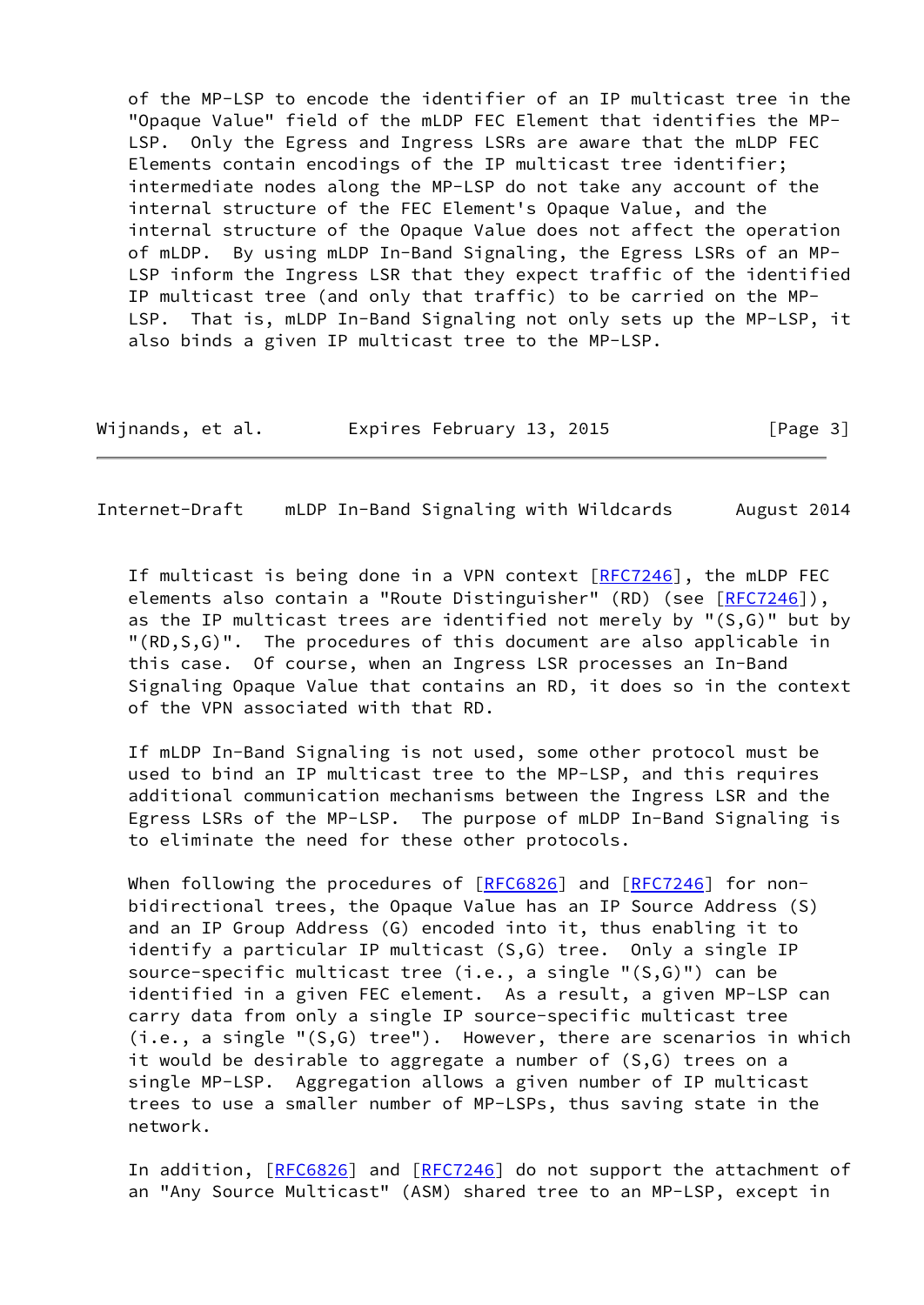the case where the ASM shared tree is a "bidirectional" tree (i.e., a tree set up by BIDIR-PIM [\[RFC5015](https://datatracker.ietf.org/doc/pdf/rfc5015)]). However, there are scenarios in which it would be desirable to attach a non-bidirectional ASM shared tree to an MP-LSP.

 This document specifies a way to encode an mLDP "Opaque Value" in which either the "S" or the "G" or both are replaced by a "wildcard" (written as "\*"). Procedures are described for using the wildcard encoding to map non-bidirectional ASM shared trees to MP-LSPs, and for mapping multiple (S,G) trees (with a common value of S or a common value of G) to a single MP-LSP.

Some example scenarios where wildcard encoding is useful are:

- o PIM Shared tree forwarding with "threshold infinity".
- o IGMP/MLD proxying.
- o Selective Source mapping.

|  | Wijnands, et al. |  |  | Expires February 13, 2015 |  | [Page 4] |  |
|--|------------------|--|--|---------------------------|--|----------|--|
|--|------------------|--|--|---------------------------|--|----------|--|

<span id="page-4-1"></span>Internet-Draft mLDP In-Band Signaling with Wildcards August 2014

 These scenarios are discussed in [Section 4](#page-9-0). Note that this list of scenarios is not meant to be exhaustive.

 This draft specifies only the mLDP procedures that are specific to the use of wildcards. mLDP In-Band Signaling procedures that are not specific to the use of wildcards can be found in [\[RFC6826](https://datatracker.ietf.org/doc/pdf/rfc6826)] and [\[RFC7246](https://datatracker.ietf.org/doc/pdf/rfc7246)]. Unless otherwise specified in this document, those procedures still apply when wildcards are used.

<span id="page-4-0"></span>[2](#page-4-0). Terminology and Definitions

 Readers of this document are assumed to be familiar with the terminology and concepts of the documents listed as Normative References. For convenience, some of the more frequently used terms appear below.

IGMP:

Internet Group Management Protocol.

In-band signaling:

 Using the opaque value of a mLDP FEC element to carry the (S,G) or (\*,G) identifying a particular IP multicast tree.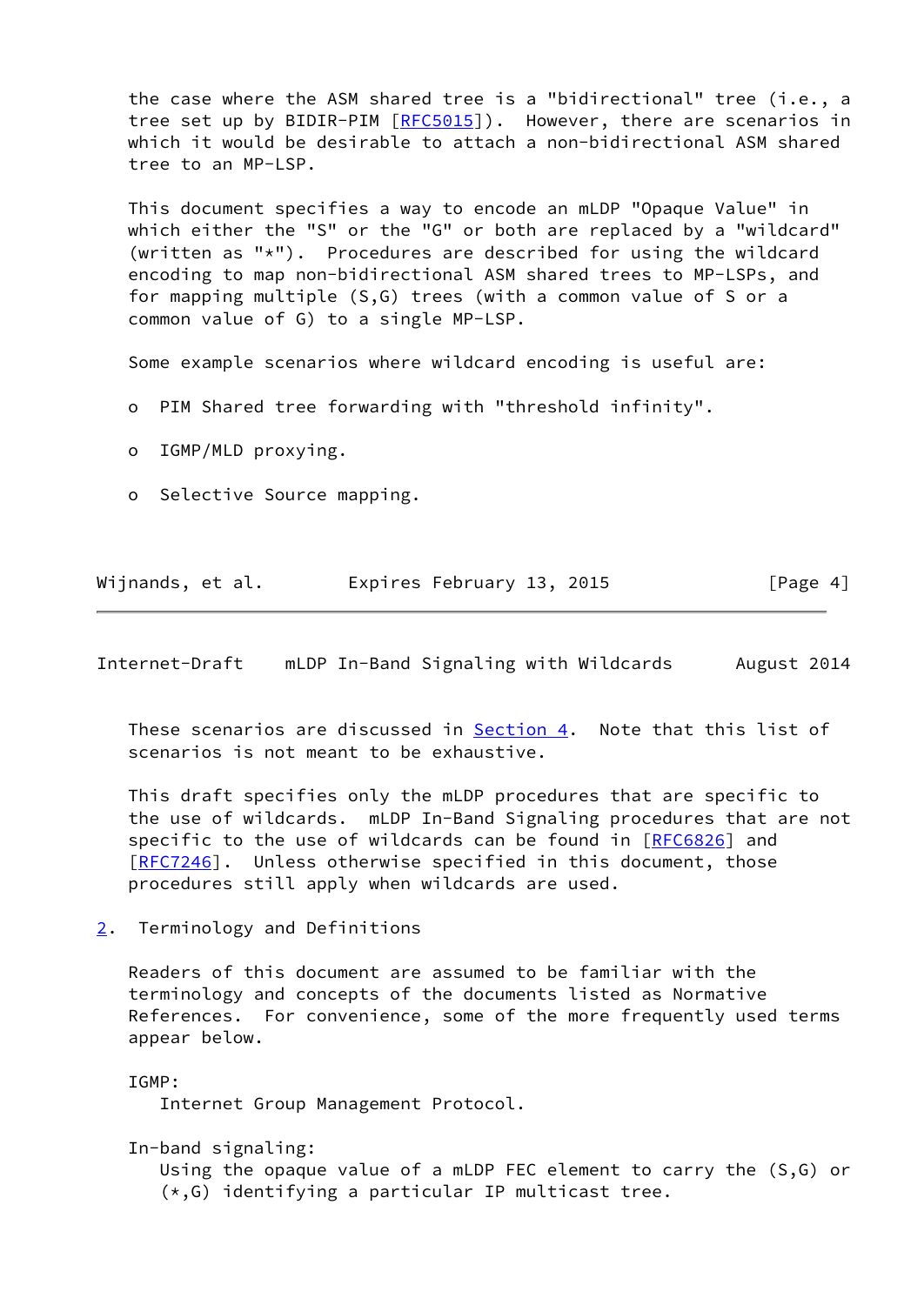Ingress LSR: Root node of a MP-LSP. When mLDP In-Band Signaling is used, the Ingress LSR receives mLDP messages about a particular MP-LSP from "downstream", and emits IP multicast control messages "upstream". The set of IP multicast control messages that are emitted upstream depends upon the contents of the LDP Opaque Value TLVs. The Ingress LSR also receives IP multicast data messages from "upstream" and sends them "downstream" as MPLS packets on a MP- LSP. IP multicast tree: An IP multicast distribution tree identified by a IP multicast group address and optionally a Source IP address, also referred to as  $(S,G)$  and  $(*,G)$ . MLD: Multicast Listener Discovery. mLDP: Multipoint LDP. MP-LSP: A P2MP or MP2MP LSP. PIM: Wijnands, et al. **Expires February 13, 2015** [Page 5] Internet-Draft mLDP In-Band Signaling with Wildcards August 2014 Protocol Independent Multicast. PIM-ASM: PIM Any Source Multicast. PIM-SM: PIM Sparse Mode PIM-SSM: PIM Source Specific Multicast.

The PIM Rendezvous Point.

Egress LSR:

<span id="page-5-0"></span>RP: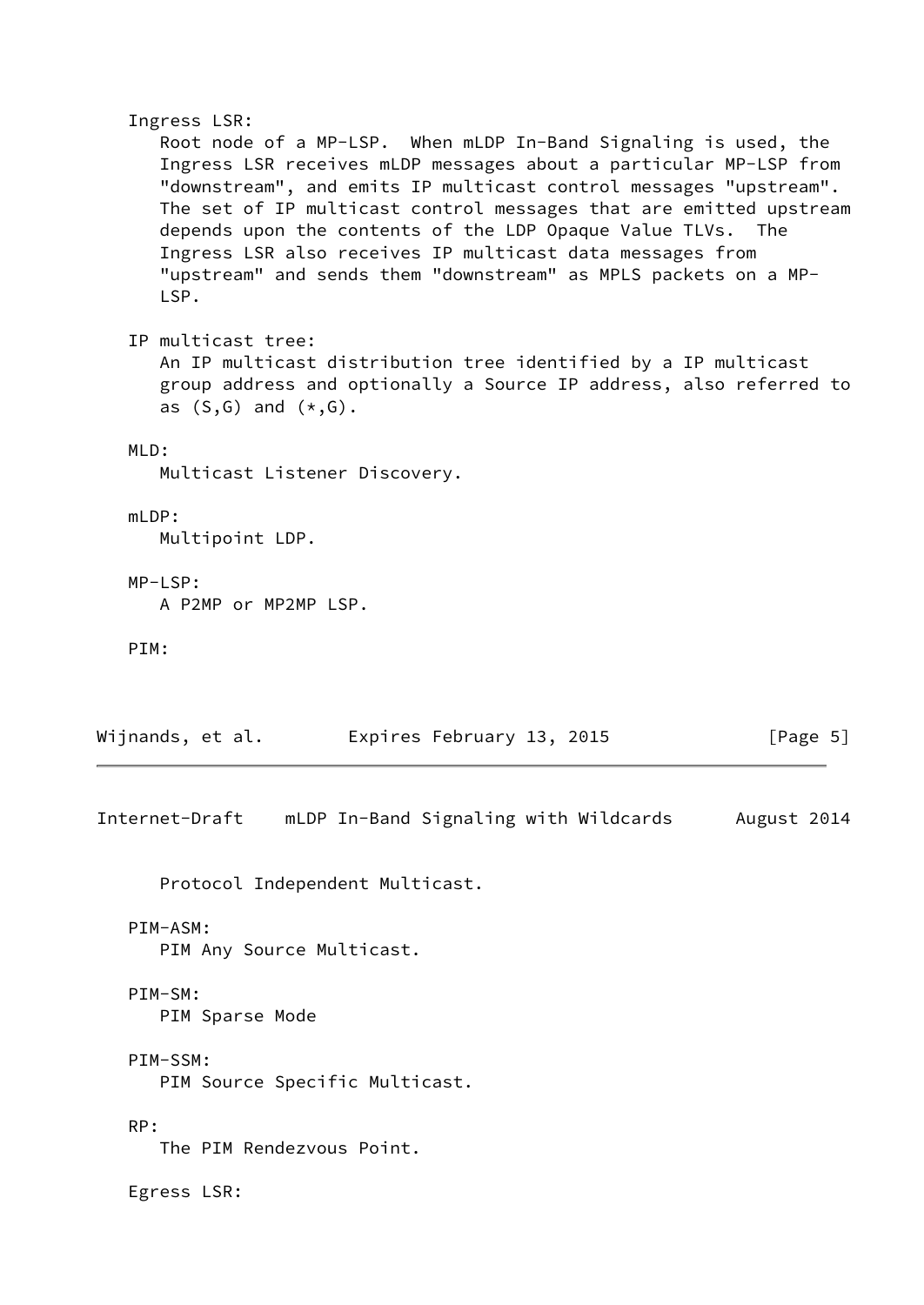The Egress LSRs of an MP-LSP are LSPs that receive MPLS multicast data packets from "upstream" on that MP-LSP, and that forward that data "downstream" as IP multicast data packets. The Egress LSRs also receive IP multicast control messages from "downstream", and send mLDP control messages "upstream". When In-Band Signaling is used, the Egress LSRs construct Opaque Value TLVs that contain IP source and/or group addresses, based on the contents of the IP multicast control messages received from downstream.

Threshold Infinity:

 A PIM-SM procedure where no source specific multicast (S,G) trees are created for multicast packets that are forwarded down the shared tree (\*,G).

TLV:

 A protocol element consisting of a type field, followed by a length field, followed by a value field. Note that the value field of a TLV may be sub-divided into a number of sub-fields.

 The key words "MUST", "MUST NOT", "REQUIRED", "SHALL", "SHALL NOT", "SHOULD", "SHOULD NOT", "RECOMMENDED", "NOT RECOMMENDED", "MAY", and "OPTIONAL" in this document are to be interpreted as described in [RFC](https://datatracker.ietf.org/doc/pdf/rfc2119) [2119](https://datatracker.ietf.org/doc/pdf/rfc2119) [\[RFC2119](https://datatracker.ietf.org/doc/pdf/rfc2119)].

<span id="page-6-0"></span>[3](#page-6-0). Wildcards in mLDP Opaque Value TLVs

[RFC6826] and [[RFC7246](https://datatracker.ietf.org/doc/pdf/rfc7246)] define the following Opaque Value TLVs: Transit IPv4 Source TLV, Transit IPv6 Source TLV, Transit VPNv4 Source TLV, and Transit VPNv6 Source TLV. The value field of each such TLV is divided into a number of sub-fields, one of which contains an IP source address, and one of which contains an IP group address. Per those documents, these fields must contain valid IP addresses.

| Wijnands, et al. | Expires February 13, 2015 | [Page 6] |
|------------------|---------------------------|----------|
|------------------|---------------------------|----------|

<span id="page-6-2"></span>Internet-Draft mLDP In-Band Signaling with Wildcards August 2014

 This document extends the definition of those TLVs by allowing either the IP Source Address field or the IP Group Address field (or both) to specify a "wildcard" rather than a valid IP address.

<span id="page-6-1"></span>[3.1](#page-6-1). Encoding the Wildcards

 A value of all zeroes in the IP Source Address sub-field is used to represent a wildcard source address. A value of all zeroes in the IP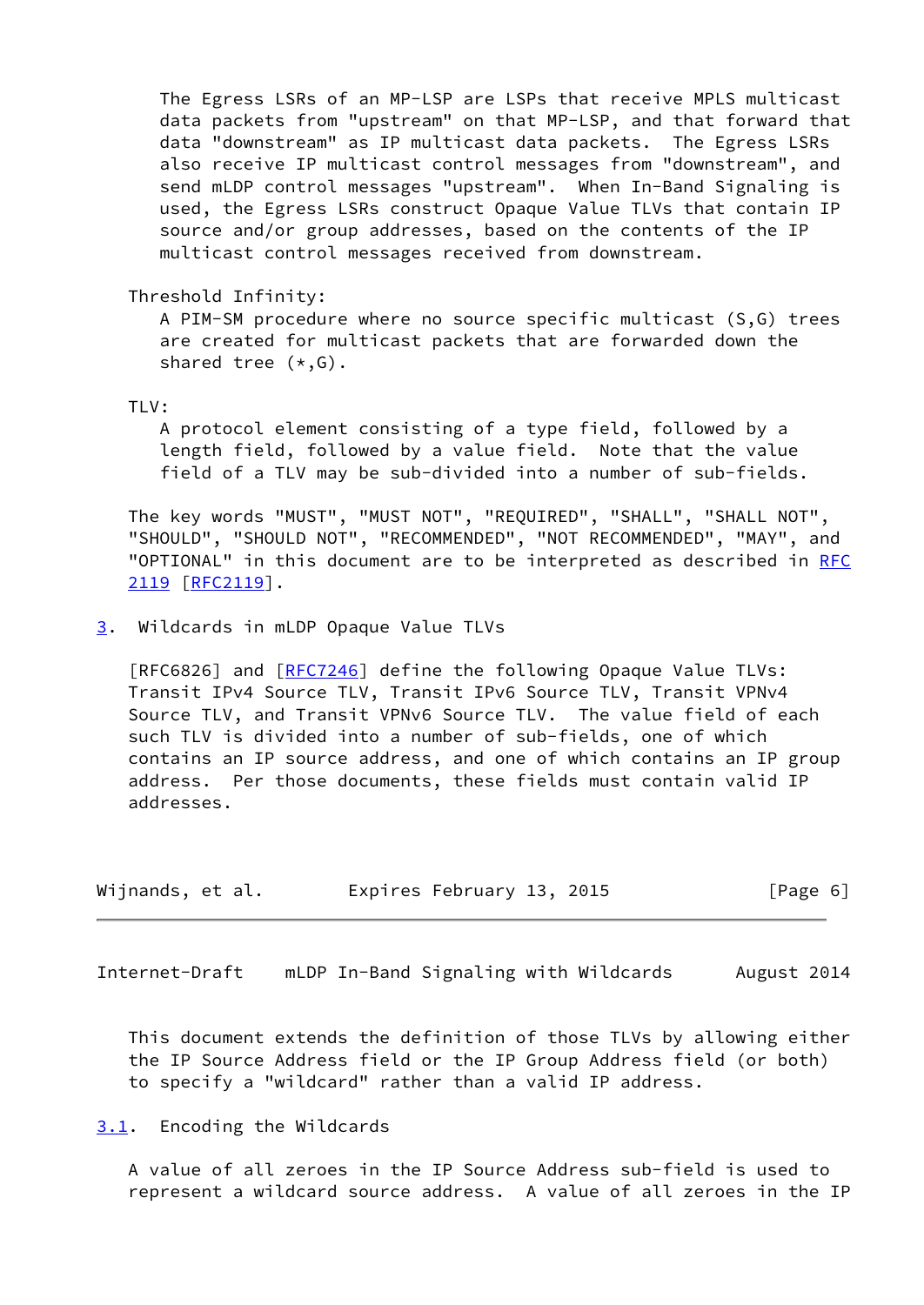Group Address sub-field is used to represent the wildcard group address. Note that the lengths of these sub-fields are as specified in the previous documents.

<span id="page-7-0"></span>[3.2](#page-7-0). Wildcard Semantics

 If the IP Source Address sub-field contains the wildcard, and the IP Group Address sub-field contains an IP multicast group address that is NOT in the SSM address range (see Section [4.8 of \[RFC4601\]](https://datatracker.ietf.org/doc/pdf/rfc4601#section-4.8)), the TLV identifies a PIM-SM shared tree. Please see [Section 3.4](#page-8-0) for the applicability restrictions that apply to this case.

 If the IP Source Address sub-field contains the wildcard, and the IP Group Address sub-field contains an IP multicast group address that is in the SSM address range, the TLV identifies the collection of PIM trees with the given group address.

 If the IP Source Address sub-field contains a non-zero IP address, and the IP Group Address sub-field contains the wildcard, the TLV identifies the collection of PIM-SSM trees that have the source address as their root.

Procedures for the use of the wildcards are discussed in Sections  $\frac{4}{1}$ , 5 and 6. Please note that, as always, the structure of an Opaque Value TLV does not affect the operation of mLDP. The structure is meaningful only to the IP multicast modules at the ingress and egress LSRs.

 Procedures for the use of a wildcard group in the following TLVs (defined in [\[RFC6826](https://datatracker.ietf.org/doc/pdf/rfc6826)] or [\[RFC7246](https://datatracker.ietf.org/doc/pdf/rfc7246)]) are outside the scope of the current document: Transit IPv4 Bidir TLV, Transit IPv6 Bidir TLV, Transit VPNv4 Bidir TLV, Transit VPNv6 Bidir TLV.

 Procedures for the use of both a wildcard source and a wildcard group in the same TLV are outside the scope of the current document.

 Note that the Bidir TLVs do not have a "Source Address" sub-field, and hence the notion of a wildcard source is not applicable to them.

Wijnands, et al. **Expires February 13, 2015** [Page 7]

<span id="page-7-2"></span><span id="page-7-1"></span>Internet-Draft mLDP In-Band Signaling with Wildcards August 2014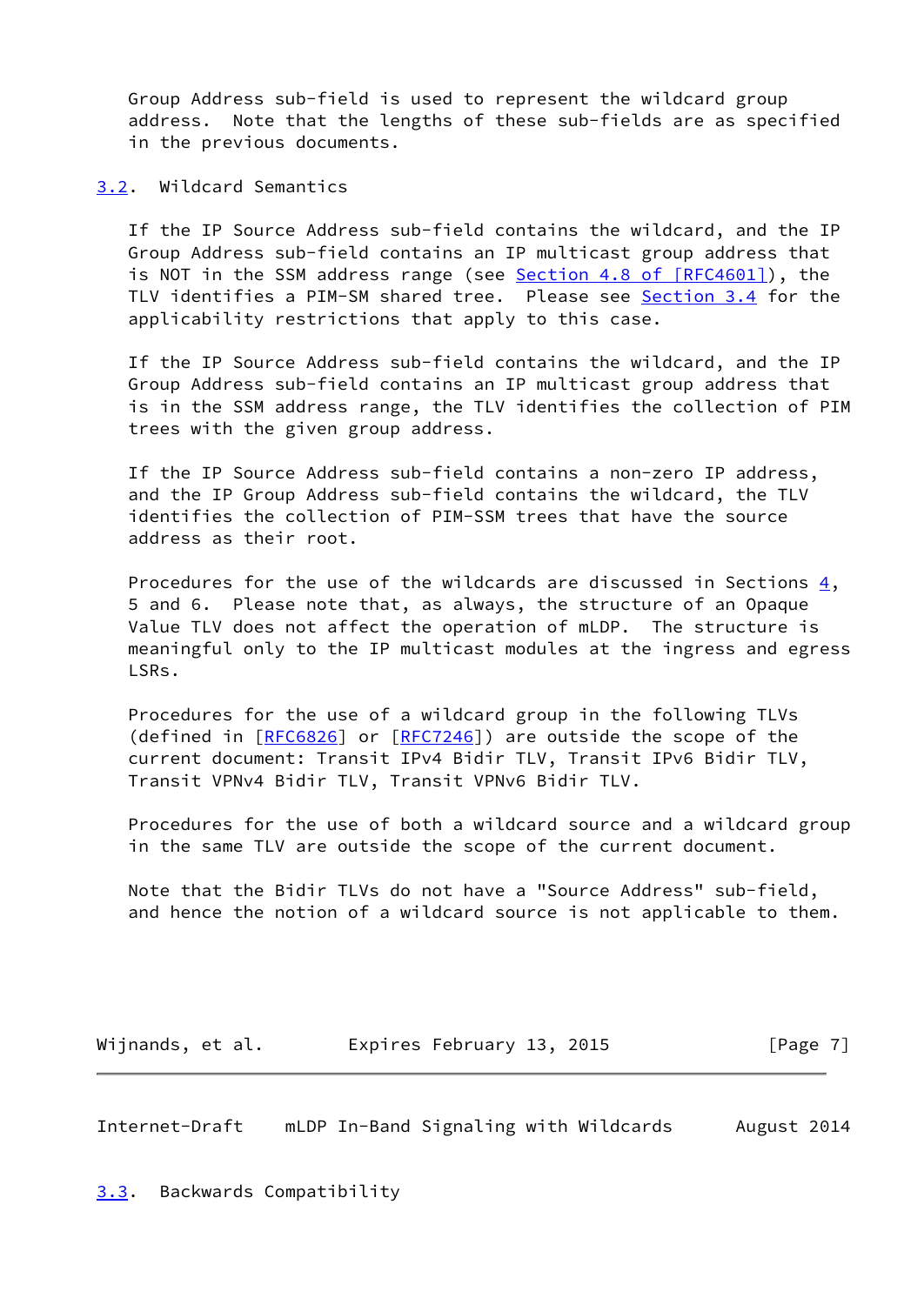The procedures of this document do not change the behavior described in [[RFC6826\]](https://datatracker.ietf.org/doc/pdf/rfc6826) and [\[RFC7246](https://datatracker.ietf.org/doc/pdf/rfc7246)].

 A correctly operating Egress LSR that supports [\[RFC6826](https://datatracker.ietf.org/doc/pdf/rfc6826)] and/or [\[RFC7246](https://datatracker.ietf.org/doc/pdf/rfc7246)], but that does not support this document, will never generate mLDP FEC Element Opaque values that contain source or group wildcards.

Neither [\[RFC6826](https://datatracker.ietf.org/doc/pdf/rfc6826)] nor [[RFC7246](https://datatracker.ietf.org/doc/pdf/rfc7246)] specifies the behavior of an Ingress LSR that receives mLDP FEC Element Opaque values that contain zeroes in the Source Address or Group Address sub-fields. However, if an Ingress LSR supports [\[RFC6826](https://datatracker.ietf.org/doc/pdf/rfc6826)] and/or [[RFC7246](https://datatracker.ietf.org/doc/pdf/rfc7246)], but does not support this document, it has no choice but to treat any such received FEC elements as invalid; the procedures specified in [\[RFC6826](https://datatracker.ietf.org/doc/pdf/rfc6826)] and [\[RFC7246](https://datatracker.ietf.org/doc/pdf/rfc7246)] do not work when the Opaque values contain zeroes in the Source Address or Group Address sub-fields.

 The procedures of this document thus presuppose that if an Egress LSR uses wildcard encodings when setting up an MP-LSP, then the Ingress LSR (i.e., the root of the multipoint LSP) supports the procedures of this document. An Egress LSR MUST NOT use wildcard encodings when setting up a particular multipoint LSP unless it is known a priori that the Ingress LSR supports the procedures of this document. How this is known is outside the scope of this document.

<span id="page-8-0"></span>[3.4](#page-8-0). Applicability Restrictions with regard to ASM

 In general, support for non-bidirectional PIM ASM trees requires (a) a procedure for determining the set of sources for a given ASM tree ("source discovery"), and (b) a procedure for pruning a particular source off a shared tree ("source pruning"). No such procedures are specified in this document. Therefore the combination of a wildcard source with an ASM group address MUST NOT be used unless it is known a priori that neither source discovery nor source pruning are needed. How this is known is outside the scope of this document. [Section 4](#page-9-0) describes some use cases in which source discovery and source pruning are not needed.

 There are of course use cases where source discovery and/or source pruning is needed. These can be handled with procedures such as those specified in [[RFC6513\]](https://datatracker.ietf.org/doc/pdf/rfc6513), [[RFC6514](https://datatracker.ietf.org/doc/pdf/rfc6514)], and [\[I-D.zzhang-l3vpn-mvpn-global-table-mcast](#page-15-0)]. Use of mLDP In-Band Signaling is NOT RECOMMENDED for those cases.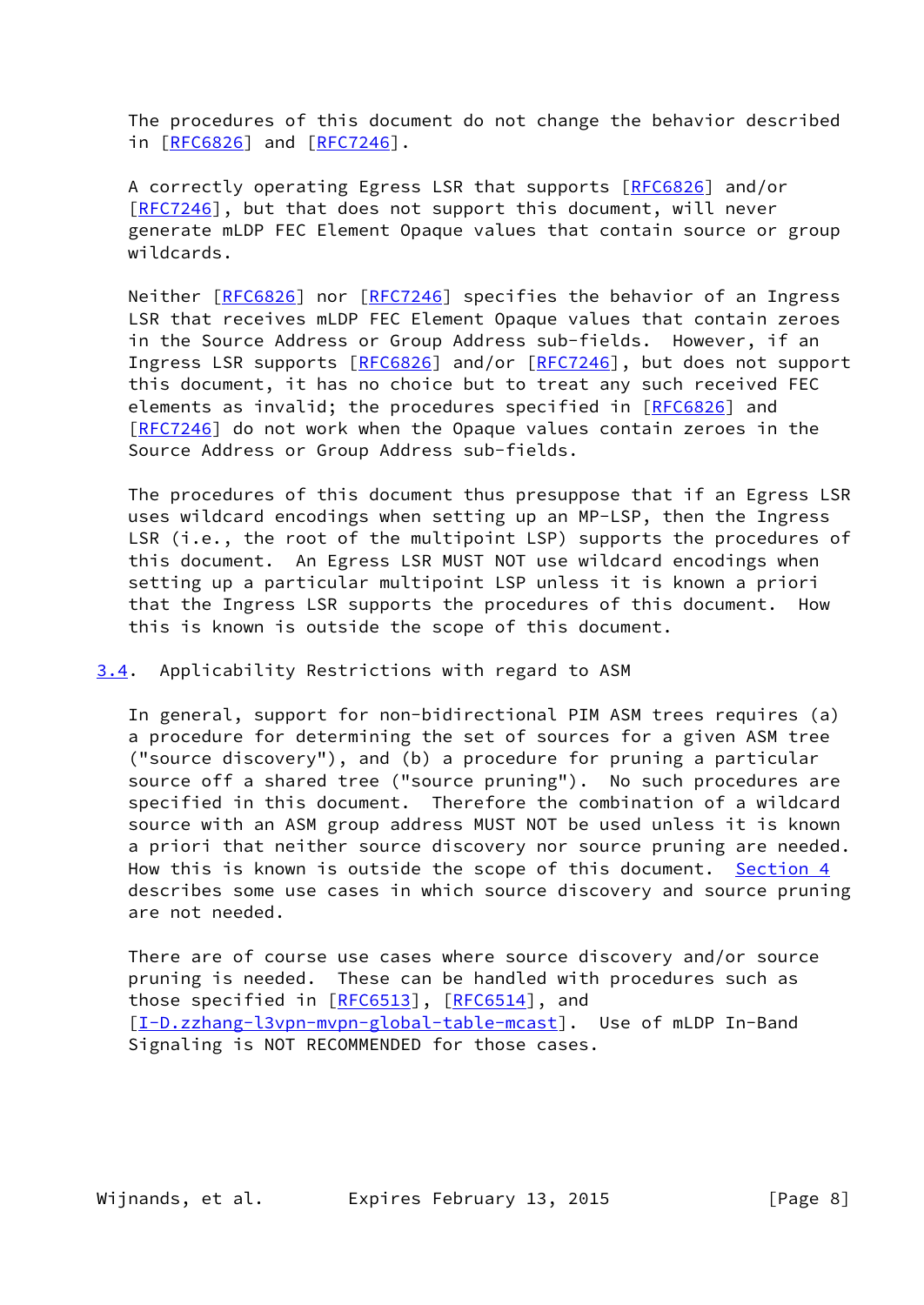<span id="page-9-1"></span>Internet-Draft mLDP In-Band Signaling with Wildcards August 2014

<span id="page-9-0"></span>[4](#page-9-0). Some Wildcard Use Cases

 This section discusses a number of wildcard use cases. The set of use cases here is not meant to be exhaustive. In each of these use cases, the Egress LSRs construct mLDP Opaque Value TLVs that contain wildcards in the IP Source Address or IP Group Address sub-fields.

### <span id="page-9-2"></span>[4.1](#page-9-2). PIM shared tree forwarding

PIM [\[RFC4601](https://datatracker.ietf.org/doc/pdf/rfc4601)] has the concept of a "shared tree", identified as  $(*, G)$ . This concept is only applicable when G is an IP Multicast Group address that is not in the SSM address range (i.e., is an ASM group address). Every ASM group is associated with a Rendezvous Point (RP), and the  $(*,G)$  tree is built towards the RP (i.e., its root is the RP). The RP for group G is responsible for forwarding packets down the  $(*,G)$  tree. The packets forwarded down the  $(*,G)$  tree may be from any multicast source, as long as they have an IP destination address of G.

 The RP learns about all the multicast sources for a given group, and then joins a source-specific tree for each such source. I.e., when the RP for G learns that S has multicast data to send to G, the RP joins the (S,G) tree. When the RP receives multicast data from S that is destined to G, the RP forwards the data down the  $(*, G)$  tree. There are several different ways that the RP may learn about the sources for a given group. The RP may learn of sources via PIM Register messages [[RFC4601](https://datatracker.ietf.org/doc/pdf/rfc4601)], via MSDP [[RFC3618](https://datatracker.ietf.org/doc/pdf/rfc3618)] or by observing packets from a source that is directly connected to the RP.

 In PIM, a PIM router that has receivers for a particular ASM multicast group G (known as a "last hop" router for G) will first join the  $(*, G)$  tree. As it receives multicast traffic on the  $(*, G)$  tree, it learns (by examining the IP headers of the multicast data packets) the sources that are transmitting to G. Typically, when a last hop router for group G learns that source S is transmitting to G, the last hop router joins the (S,G) tree, and "prunes" S off the  $(*, G)$  tree. This allows each last hop router to receive the multicast data along the shortest path from the source to the last hop router. (Full details of this behavior can be found in [\[RFC4601](https://datatracker.ietf.org/doc/pdf/rfc4601)].)

 In some cases, however, a last hop router for group G may decide not to join the source trees, but rather to keep receiving all the traffic for G from the  $(*,G)$  tree. In this case, we say that the last hop router has "threshold infinity" for group G. This is optional behaviour documented in [\[RFC4601](https://datatracker.ietf.org/doc/pdf/rfc4601)]. "Threshold infinity" is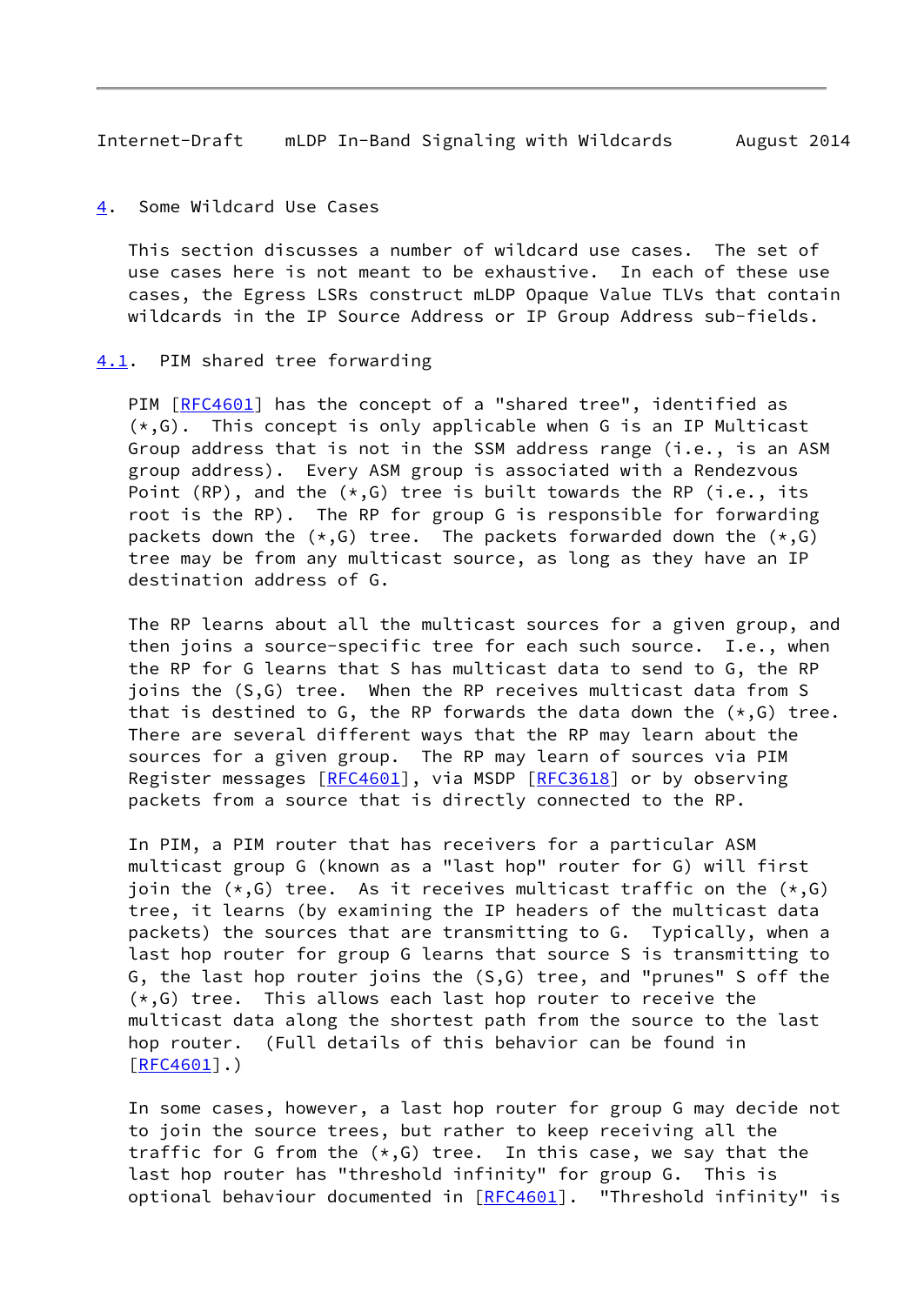often used in deployments where the RP is between the multicast sources and the multicast receivers for group G, i.e., in deployments

Wijnands, et al. 
Expires February 13, 2015

Fage 9]

<span id="page-10-1"></span>Internet-Draft mLDP In-Band Signaling with Wildcards August 2014

where it is known that the shortest path from any source to any receiver of the group goes through the RP. In these deployments, there is no advantage for a last hop router to join a source tree, since the data is already traveling along the shortest path. The only effect of executing the complicated procedures for joining a source tree and pruning the source off the shared tree would be to increase the amount of multicast routing state that has to be maintained in the network.

 To efficiently use mLDP In-Band Signaling in this scenario, it is necessary for the Egress LSRs to construct an Opaque Value TLV that identifies a  $(*, G)$  tree. This is done by using the wildcard in the IP Source Address sub-field, and setting the IP Group Address sub field to G.

 Note that these mLDP In-Band Signaling procedures do not support PIM- ASM in scenarios where "threshold infinity" is not used.

#### <span id="page-10-0"></span>[4.2](#page-10-0). IGMP/MLD Proxying

 There are scenarios where the multicast senders and receivers are directly connected to an MPLS routing domain, and where it is desired to use mLDP rather than PIM to set up "trees" through that domain.

 In these scenarios we can apply "IGMP/MLD proxying" and eliminate the use of PIM. The senders and receivers consider the MPLS domain to be single hop between each other. [\[RFC4605](https://datatracker.ietf.org/doc/pdf/rfc4605)] documents procedures where a multicast routing protocol is not necessary to build a 'simple tree'. Within the MPLS domain, mLDP will be used to build a MP-LSP, but this is hidden from the senders and receivers. The procedures defined in [[RFC4605\]](https://datatracker.ietf.org/doc/pdf/rfc4605) are applicable, since the senders and receivers are considered to be one hop away from each other.

 For mLDP to build the necessary MP-LSP, it needs to know the root of the tree. Following the procedures as defined in [[RFC4605](https://datatracker.ietf.org/doc/pdf/rfc4605)] we depend on manual configuration of the mLDP root for the ASM multicast group. Since the MP-LSP for a given ASM multicast group will carry traffic from all the sources for that group, the Opaque Value TLV used to construct the MP-LSP will contain a wildcard in the IP Source Address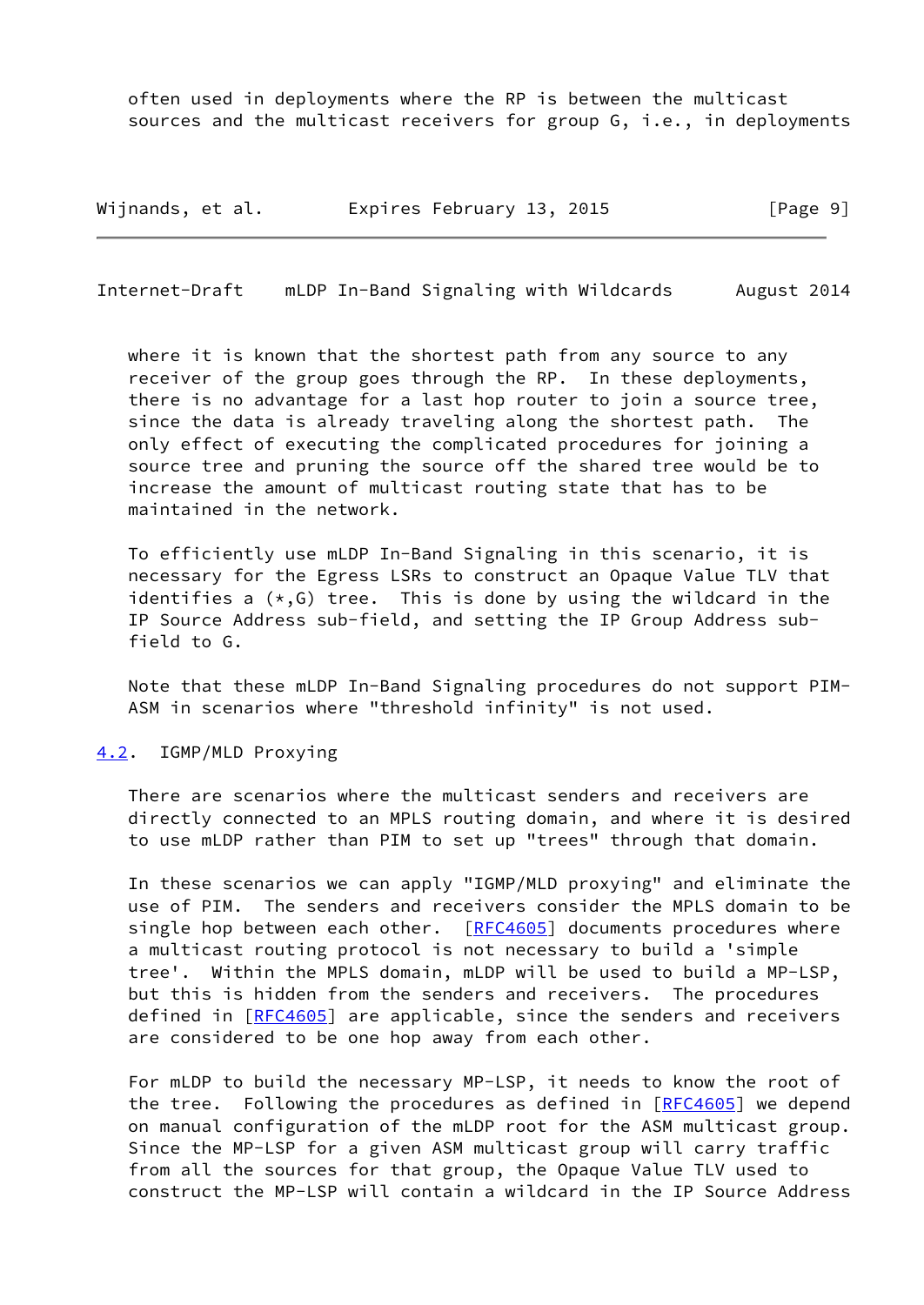sub-field.

<span id="page-11-0"></span>[4.3](#page-11-0). Selective Source mapping

 In many IPTV deployments, the content servers are gathered into a small number of sites. Popular channels are often statically configured, and forwarded over a core MPLS network to the Egress routers. Since these channels are statically defined, they MAY also be forwarded over a multipoint LSP with wildcard encoding. The sort

| Wijnands, et al. | Expires February 13, 2015 | [Page 10] |
|------------------|---------------------------|-----------|
|------------------|---------------------------|-----------|

<span id="page-11-2"></span>Internet-Draft mLDP In-Band Signaling with Wildcards August 2014

 of wildcard encoding that needs to be used (Source and/or Group) depends on the Source/Group allocation policy of the IPTV provider. Other options are to use MSDP [[RFC3618](https://datatracker.ietf.org/doc/pdf/rfc3618)] or BGP "Auto-Discovery" procedures [[RFC6513\]](https://datatracker.ietf.org/doc/pdf/rfc6513) for source discovery by the Ingress LSR. Based on the received wildcard, the Ingress LSR can select from the set of IP multicast streams for which it has state.

<span id="page-11-1"></span>[5](#page-11-1). Procedures for Wildcard Source Usage

 The decision to use mLDP In-Band Signaling is made by the IP multicast component of an Egress LSR, based on provisioned policy. The decision to use (or not to use) a wildcard in the IP Source Address sub-field of an mLDP Opaque Value TLV is also made by the IP multicast component, again based on provisioned policy. Following are some example policies that may be useful:

- 1. Suppose that PIM is enabled, an Egress LSR needs to join a non bidirectional ASM group G, and the RP for G is reachable via a BGP route. The Egress LSR may choose the BGP Next Hop of the route to the RP to be the Ingress LSR (root node) of the MP-LSP corresponding to the  $(*,G)$  tree. (See also [Section 7](#page-13-0).) The Egress LSR may identify the  $(*,G)$  tree by using an mLDP Opaque Value TLV whose IP Source Address sub-field contains a wildcard, and whose IP Group Address sub-field contains G.
- 2. Suppose that PIM is not enabled for group G, and an IGMP/MLD group membership report for G has been received by an Egress LSR. The Egress LSR may determine the "proxy device" for G (see Section  $4.2$ ). It can then set up an MP-LSP for which the proxy device is the Ingress LSR. The Egress LSR needs to signal the Ingress LSR that the MP-LSP is to carry traffic belonging to group G; it does this by using an Opaque Value TLV whose IP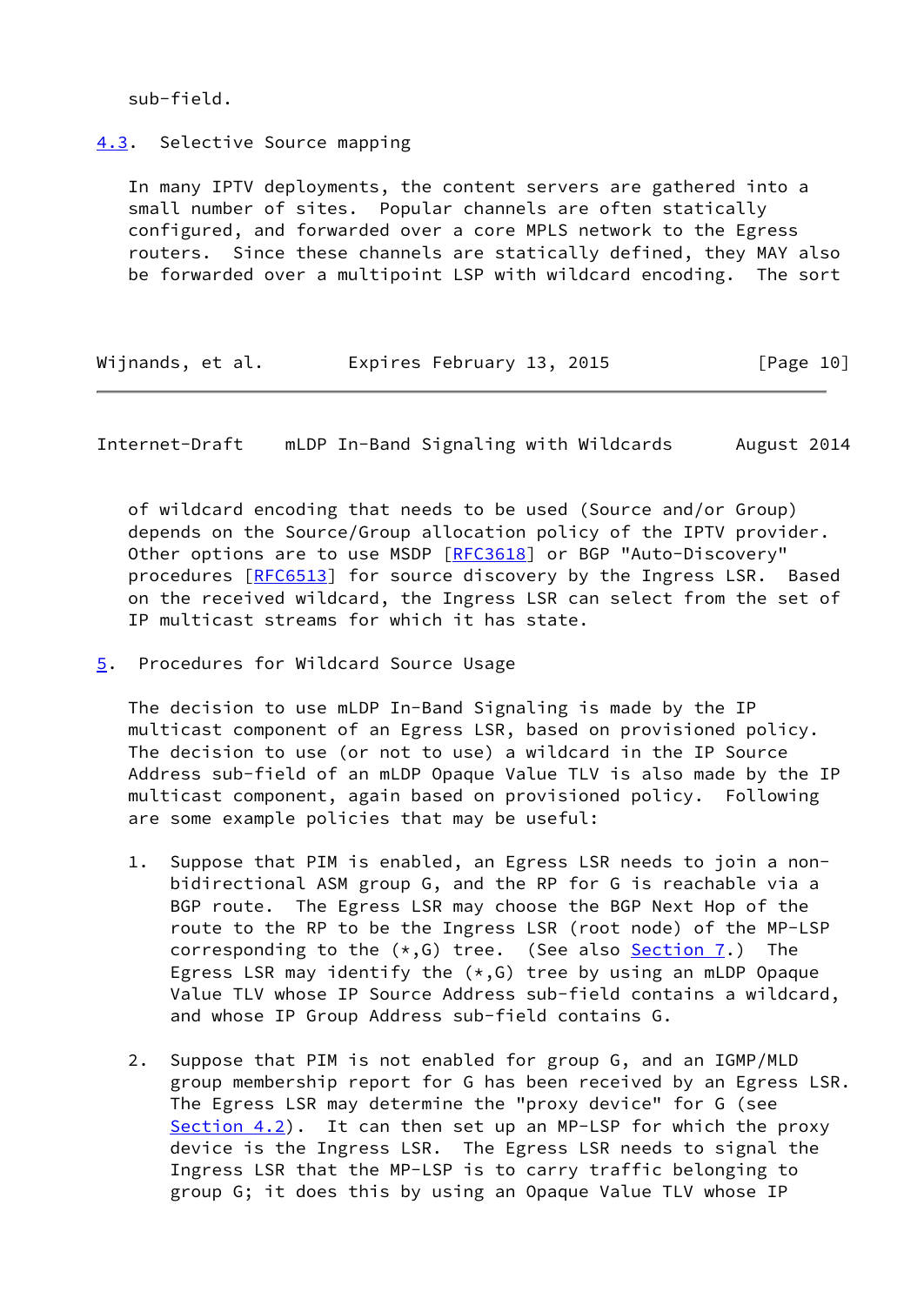Source Address sub-field contains a wildcard, and whose IP Group Address sub-field contains G.

 As the policies needed in any one deployment may be very different than the policies needed in another, this document does not specify any particular set of policies as being mandatory to implement.

 When the Ingress LSR receives an mLDP Opaque Value TLV that has been defined for In-Band Signaling, the information from the sub-fields of that TLV is passed to the IP multicast component of the Ingress LSR. If the IP Source Address sub-field contains a wildcard, the IP multicast component must determine how to process it. The processing MUST follow the rules below:

 1. If PIM is enabled and the group identified in the Opaque Value TLV is a non-bidirectional ASM group, the Ingress LSR acts as if

| Wijnands, et al. | Expires February 13, 2015 | [Page 11] |
|------------------|---------------------------|-----------|
|                  |                           |           |

<span id="page-12-1"></span>Internet-Draft mLDP In-Band Signaling with Wildcards August 2014

it had received a  $(*, G)$  IGMP/MLD report from a downstream node, and the procedures defined in [[RFC4601](https://datatracker.ietf.org/doc/pdf/rfc4601)] are followed.

- 2. If PIM is enabled and the identified group is a PIM-SSM group, all multicast sources known for the group on the Ingress LSR are to be forwarded down the MP-LSP. In this scenario, it is assumed that the Ingress LSR is already receiving all the necessary traffic. How the Ingress LSR receives this traffic is outside the scope of this document.
- 3. If PIM is not enabled for the identified group, the Ingress LSR acts as if it had received a  $(*,G)$  IGMP/MLD report from a downstream node, and the procedures as defined in [[RFC4605](https://datatracker.ietf.org/doc/pdf/rfc4605)] are followed. The ingress LSR should forward the  $(*,G)$  packets to the egress LSR through the MP-LSP identified by the Opaque Value TLV. (See also [Section 4.2.](#page-10-0))
- <span id="page-12-0"></span>[6](#page-12-0). Procedures for Wildcard Group Usage

 The decision to use mLDP In-Band Signaling is made by the IP multicast component of an Egress LSR, based on provisioned policy. The decision to use (or not to use) a wildcard in the IP Group Address sub-field of an mLDP Opaque Value TLV is also made by the IP multicast component of the Egress LSR, again based on provisioned policy. As the policies needed in any one deployment may be very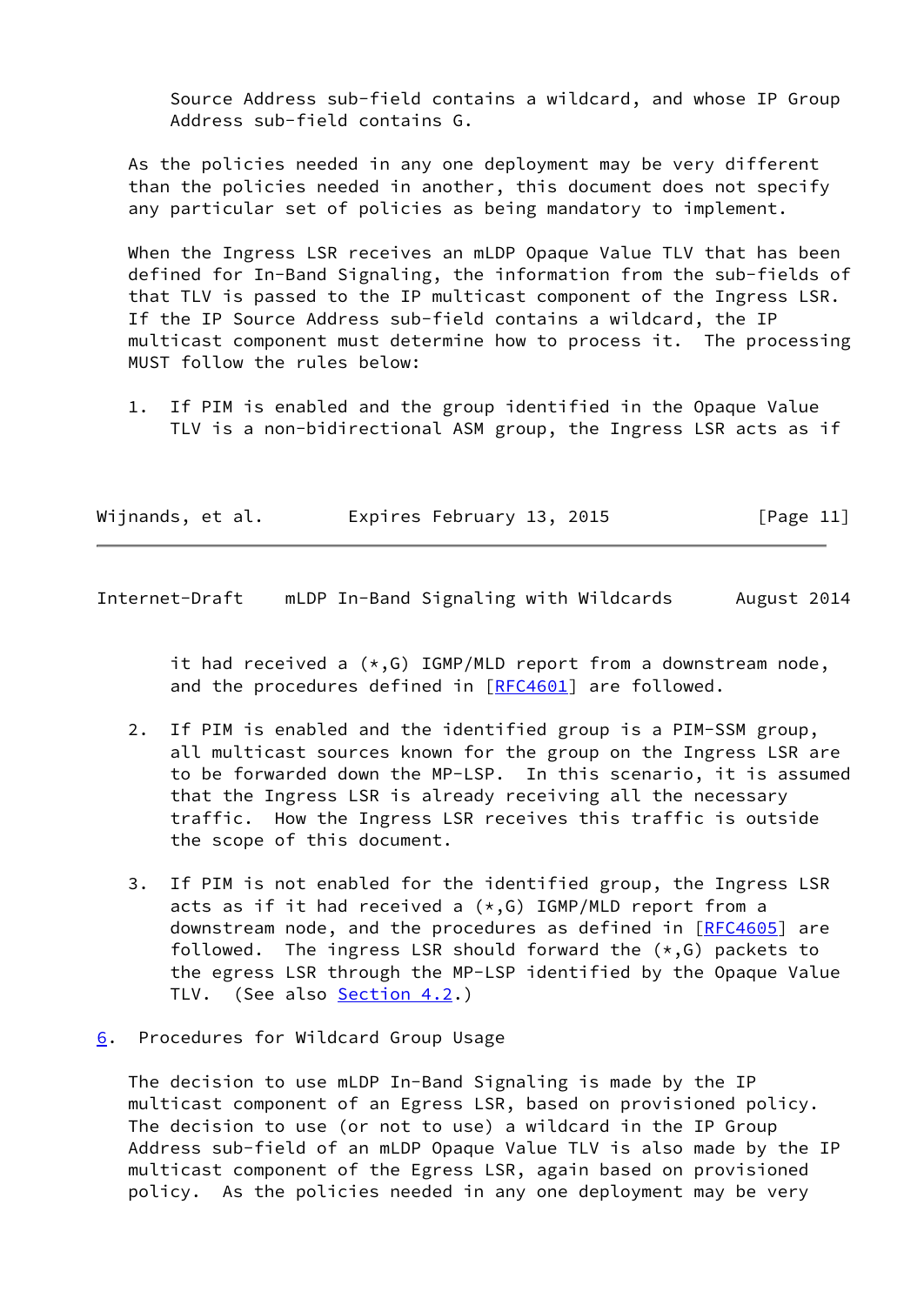different than the policies needed in another, this document does not specify any particular set of policies as being mandatory to implement.

When the Ingress LSR (i.e., the root node of the MP-LSP) receives an mLDP Opaque Value TLV that has been defined for In-Band Signaling, the information from the sub-fields of that TLV is passed to the IP multicast component of the Ingress LSR. If the IP Group Address sub field contains a wildcard, the Ingress LSR examines its IP multicast routing table, to find all the IP multicast streams whose IP source address is the address specified in the IP Source Address sub-field of the TLV. All these streams SHOULD be forwarded down the MP-LSP identified by the Opaque Value TLV. Note that some of these streams may have SSM group addresses, while some may have ASM group addresses.

<span id="page-13-0"></span>[7](#page-13-0). Determining the MP-LSP Root (Ingress LSR)

 Documents [[RFC6826](https://datatracker.ietf.org/doc/pdf/rfc6826)] and [\[RFC7246](https://datatracker.ietf.org/doc/pdf/rfc7246)] describe procedures by which an Egress LSR may determine the MP-LSP root node address corresponding to a given IP multicast stream, based upon the IP address of the source of the IP multicast stream. When a wildcard source encoding is used, PIM is enabled, and the group is a non-bidirectional ASM

| Wijnands, et al. | Expires February 13, 2015 | [Page 12] |
|------------------|---------------------------|-----------|
|------------------|---------------------------|-----------|

<span id="page-13-2"></span>Internet-Draft mLDP In-Band Signaling with Wildcards August 2014

 group, a similar procedure is applied. The only difference from the above mentioned procedures is that the Proxy device or RP address is used instead of the Source to discover the mLDP root node address.

 Other procedures for determining the root node are also allowed, as determined by policy.

<span id="page-13-1"></span>[8](#page-13-1). Anycast RP

 In the scenarios where mLDP In-Band Signaling is used, it is unlikely that the RP-to-Group mappings are being dynamically distributed over the MPLS core. It is more likely that the RP address is statically configured at each multicast site. In these scenarios, it is advisable to configure an Anycast RP Address at each site, in order to provide redundancy. See [\[RFC3446](https://datatracker.ietf.org/doc/pdf/rfc3446)] for more details.

<span id="page-13-3"></span>[9](#page-13-3). Acknowledgements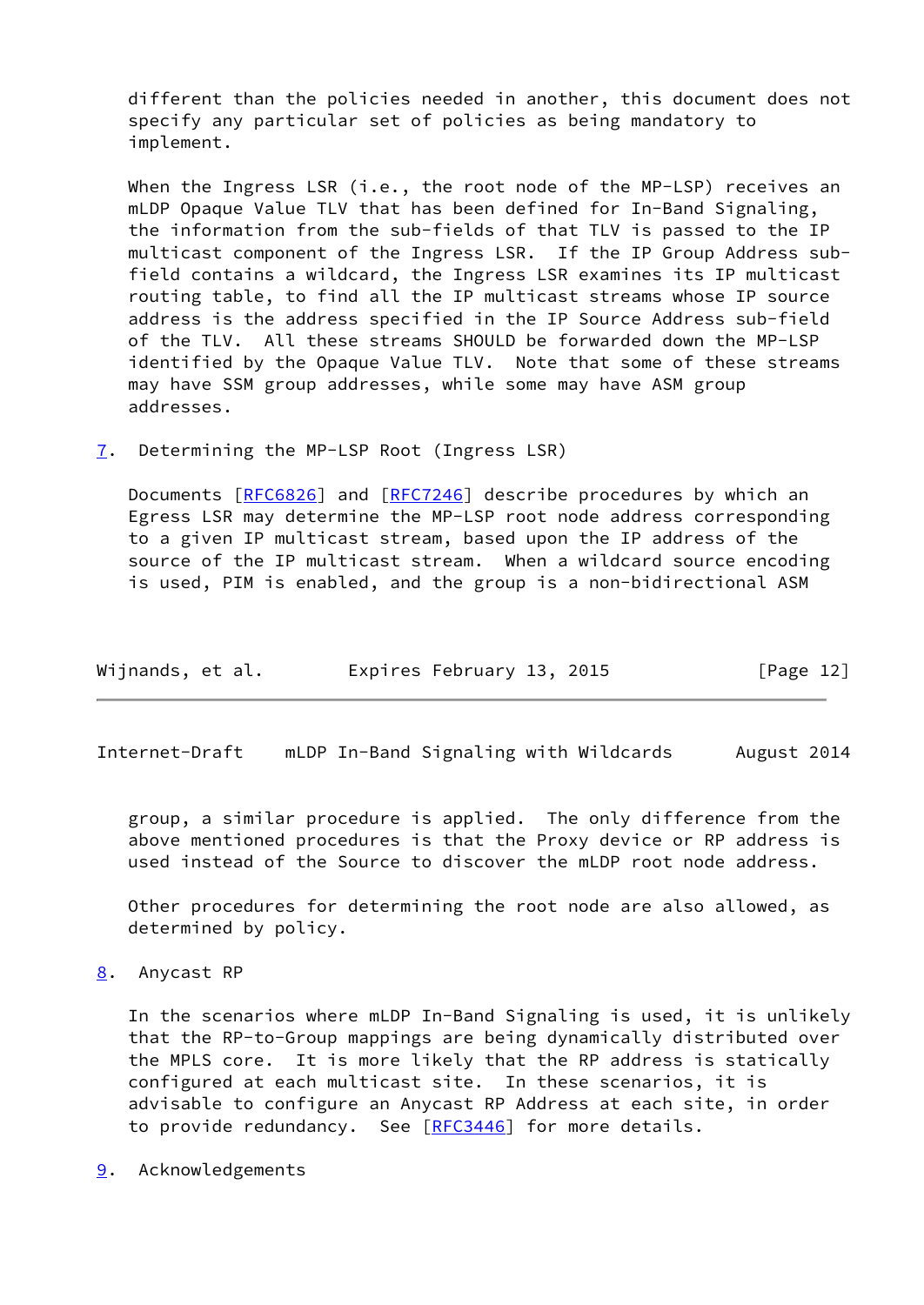We would like to thank Loa Andersson, Pranjal Dutta, Lizhong Jin, and Curtis Villamizar for their review and comments.

<span id="page-14-0"></span>[10.](#page-14-0) IANA Considerations

There are no new allocations required from IANA.

<span id="page-14-1"></span>[11.](#page-14-1) Security Considerations

 There are no security considerations other then ones already mentioned in [\[RFC6826](https://datatracker.ietf.org/doc/pdf/rfc6826)] and [[RFC7246\]](https://datatracker.ietf.org/doc/pdf/rfc7246).

- <span id="page-14-2"></span>[12.](#page-14-2) References
- <span id="page-14-3"></span>[12.1](#page-14-3). Normative References
	- [RFC2119] Bradner, S., "Key words for use in RFCs to Indicate Requirement Levels", [BCP 14](https://datatracker.ietf.org/doc/pdf/bcp14), [RFC 2119](https://datatracker.ietf.org/doc/pdf/rfc2119), March 1997.
	- [RFC4601] Fenner, B., Handley, M., Holbrook, H., and I. Kouvelas, "Protocol Independent Multicast - Sparse Mode (PIM-SM): Protocol Specification (Revised)", [RFC 4601](https://datatracker.ietf.org/doc/pdf/rfc4601), August 2006.
	- [RFC4605] Fenner, B., He, H., Haberman, B., and H. Sandick, "Internet Group Management Protocol (IGMP) / Multicast Listener Discovery (MLD)-Based Multicast Forwarding ("IGMP/MLD Proxying")", [RFC 4605,](https://datatracker.ietf.org/doc/pdf/rfc4605) August 2006.

Wijnands, et al. Expires February 13, 2015 [Page 13]

- <span id="page-14-5"></span>Internet-Draft mLDP In-Band Signaling with Wildcards August 2014
	- [RFC6826] Wijnands, IJ., Eckert, T., Leymann, N., and M. Napierala, "Multipoint LDP In-Band Signaling for Point-to-Multipoint and Multipoint-to-Multipoint Label Switched Paths", [RFC](https://datatracker.ietf.org/doc/pdf/rfc6826) [6826,](https://datatracker.ietf.org/doc/pdf/rfc6826) January 2013.
	- [RFC7246] Wijnands, IJ., Hitchen, P., Leymann, N., Henderickx, W., Gulko, A., and J. Tantsura, "Multipoint Label Distribution Protocol In-Band Signaling in a Virtual Routing and Forwarding (VRF) Table Context", [RFC 7246,](https://datatracker.ietf.org/doc/pdf/rfc7246) June 2014.

<span id="page-14-4"></span>[12.2](#page-14-4). Informative References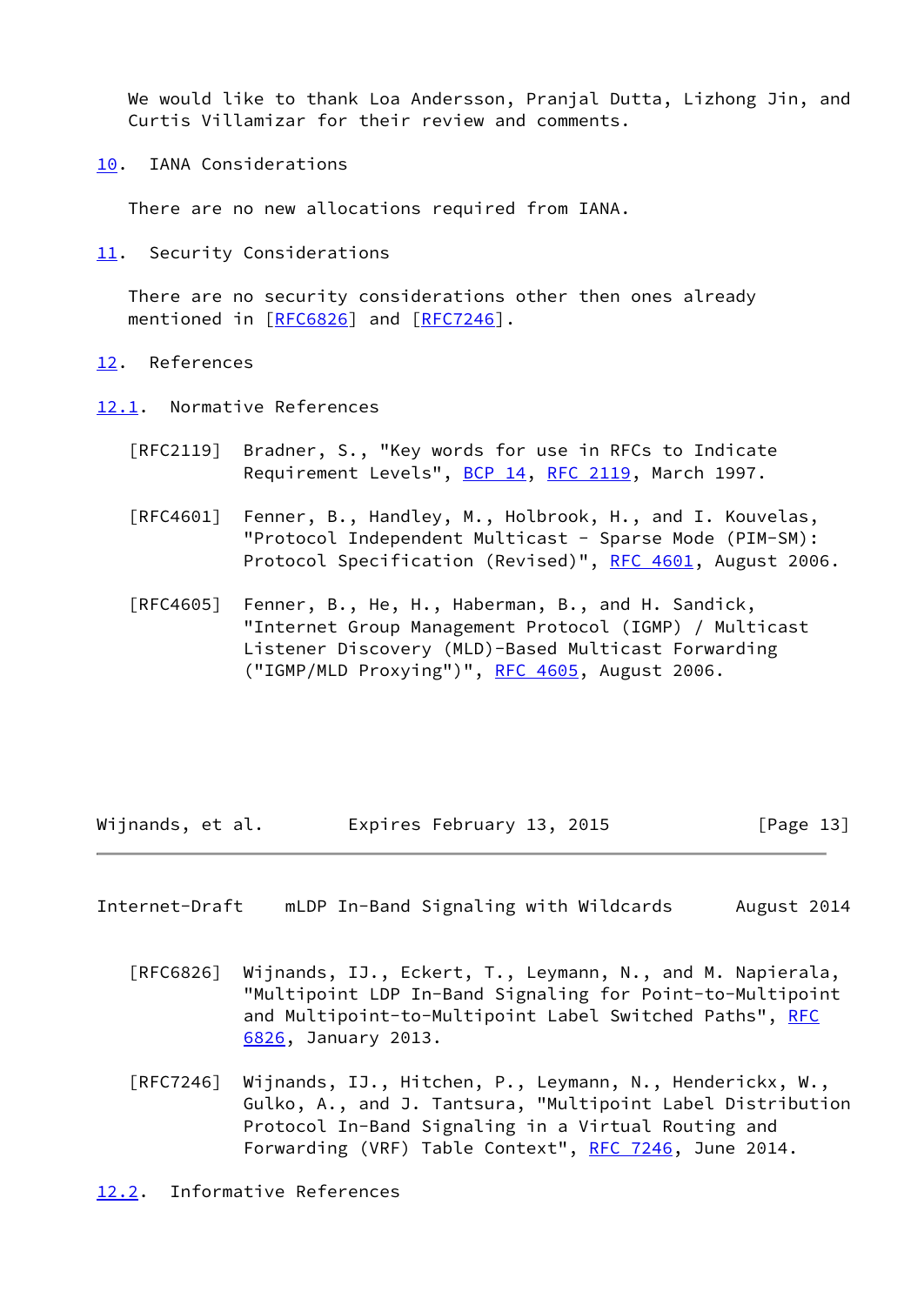<span id="page-15-0"></span>[I-D.zzhang-l3vpn-mvpn-global-table-mcast]

 Zhang, J., Giuliano, L., Rosen, E., Subramanian, K., Pacella, D., and J. Schiller, "Global Table Multicast with BGP-MVPN Procedures", [draft-zzhang-l3vpn-mvpn-global](https://datatracker.ietf.org/doc/pdf/draft-zzhang-l3vpn-mvpn-global-table-mcast-04) [table-mcast-04](https://datatracker.ietf.org/doc/pdf/draft-zzhang-l3vpn-mvpn-global-table-mcast-04) (work in progress), May 2014.

- [RFC3446] Kim, D., Meyer, D., Kilmer, H., and D. Farinacci, "Anycast Rendevous Point (RP) mechanism using Protocol Independent Multicast (PIM) and Multicast Source Discovery Protocol (MSDP)", [RFC 3446,](https://datatracker.ietf.org/doc/pdf/rfc3446) January 2003.
- [RFC3618] Fenner, B. and D. Meyer, "Multicast Source Discovery Protocol (MSDP)", [RFC 3618](https://datatracker.ietf.org/doc/pdf/rfc3618), October 2003.
- [RFC5015] Handley, M., Kouvelas, I., Speakman, T., and L. Vicisano, "Bidirectional Protocol Independent Multicast (BIDIR- PIM)", [RFC 5015](https://datatracker.ietf.org/doc/pdf/rfc5015), October 2007.
- [RFC6513] Rosen, E. and R. Aggarwal, "Multicast in MPLS/BGP IP VPNs", [RFC 6513](https://datatracker.ietf.org/doc/pdf/rfc6513), February 2012.
- [RFC6514] Aggarwal, R., Rosen, E., Morin, T., and Y. Rekhter, "BGP Encodings and Procedures for Multicast in MPLS/BGP IP VPNs", [RFC 6514](https://datatracker.ietf.org/doc/pdf/rfc6514), February 2012.

Authors' Addresses

 IJsbrand Wijnands (editor) Cisco De kleetlaan 6a Diegem 1831 Belgium

Email: ice@cisco.com

| Wijnands, et al. | Expires February 13, 2015 | [Page 14] |
|------------------|---------------------------|-----------|
|------------------|---------------------------|-----------|

Internet-Draft mLDP In-Band Signaling with Wildcards August 2014

 Eric Rosen Cisco 1414 Massachusetts Avenue Boxborough, MA 01719